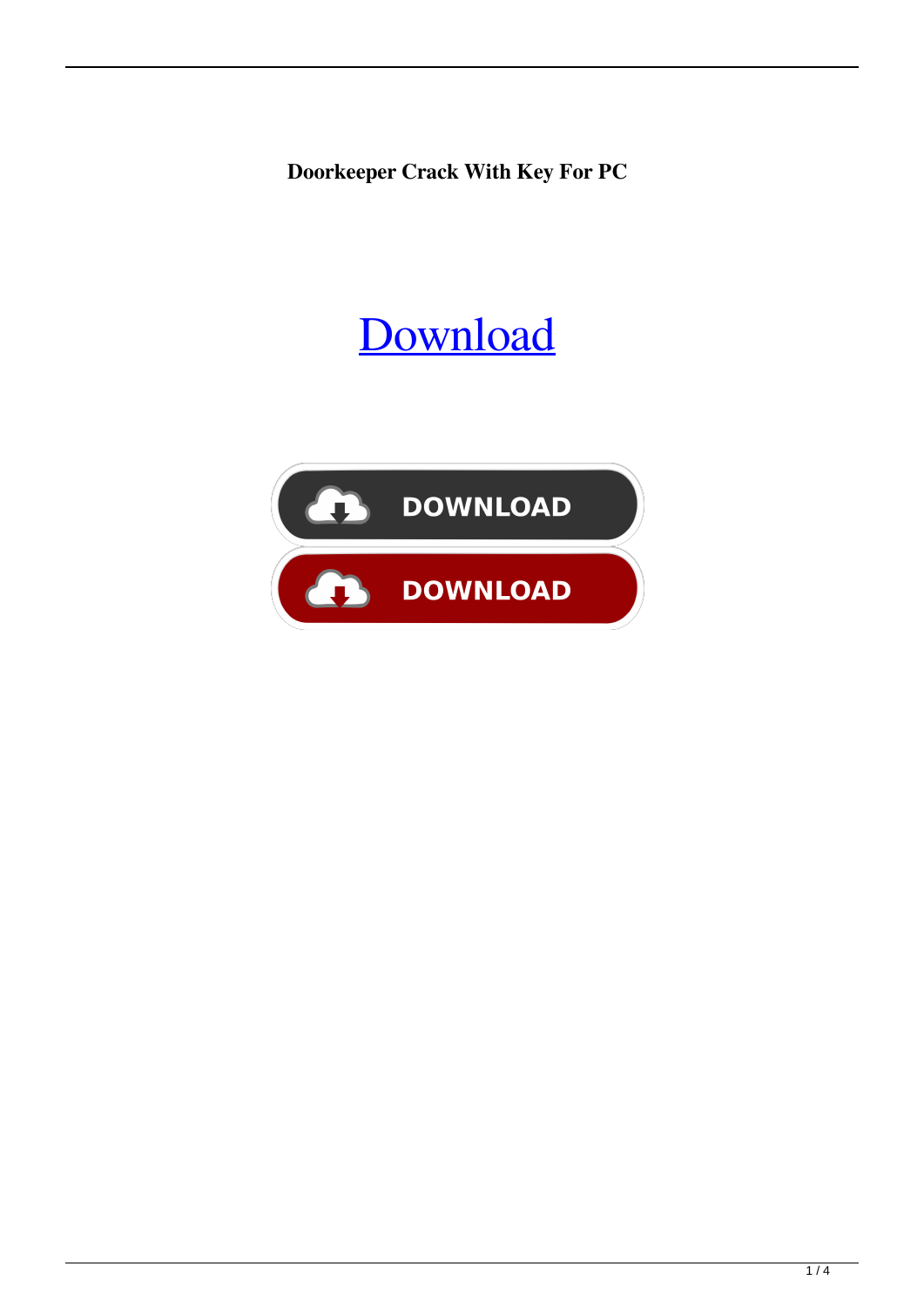#### **Doorkeeper Download**

Doorkeeper Cracked Version is a simple program to open or close your CD-ROM drive in one click. You can change the skin, language, transparency, delay time and drive letter of the CD-ROM drive as you want. Doorkeeper also allows you to select the drive letter according to your own specification. For example, if you want to open the CD drive for the purpose of listening to music, you can select the drive letter "F" instead of the normal one. Doorkeeper Features: Opening or closing the CD-ROM drive in one click. You can change the skin, language, transparency, delay time and drive letter of the CD-ROM drive as you want. You can select the drive letter according to your own specification. For example, if you want to open the CD drive for the purpose of listening to music, you can select the drive letter "F" instead of the normal one. Open or close the CD-ROM drive in one click. For example, if you want to open the CD drive for the purpose of listening to music, you can select the drive letter "F" instead of the normal one. Change the skin, language, transparency, delay time and drive letter of the CD-ROM drive. Changing the speed of your CD-ROM drive. You can also change the skin, language, transparency, delay time and drive letter of the CD-ROM drive. The speed of your CD-ROM drive can also be changed. For example, if you want to increase the speed of your CD-ROM drive, you can increase the Speed of the CD-ROM drive or reduce the Speed of the CD-ROM drive. Speed of the CD-ROM drive can also be changed. You can set the speed of the CD-ROM drive or close it up. X-MD5 is a small, fast, cross-platform file hash library. It is very compact, fast, and the fastest library in the world, according to the SHA-1 hashbenchmark from Aleksey Shipilev. Compact and portable library, very fast. X-MD5 is a small, fast, cross-platform file hash library. It is very compact, fast, and the fastest library in the world, according to the SHA-1 hashbenchmark from Aleksey Shipilev. X-MD5 is a small, fast, cross-platform file hash library.

#### **Doorkeeper Crack (LifeTime) Activation Code Free X64**

\* Make your CD/DVD drive open and close by clicking one time on the Window with Menu and choosing "Open CD/DVD drive" from the list or "Close CD/DVD drive". \* Change the skin, transparency, delay time and the mouse pointer. \* The translation is completely done with the "Translator" "Desktop Tools", and is always updated. \* The application can be set to open the CD/DVD drive with a delay time and the mouse pointer changes to the CD/DVD drive. About Downloads: Downloads: Sources: A: DVD+RW 4.3 Free, Open Source Supports CD-RW/RW, DVD+RW/RW, DVD+R/R, DVD+RW/RW and DVD+R/R Ability to directly write to a DVD+R disc (e.g. a DVD+R/RW). Supports all DVD standard modes including SOH, COM, ATSC, SP, TSO, DVD-Video, and others. Supports DVD Region Free. Supports Transparent Burning. Supports Interleave mode. File system supports ISO, Joliet and WDM. More Info: Licenses: GPL v2 Download: Possible to add a nice panel of icons to the desktop. A: DVDFab Pro This is a software tool that allows you to write to all read only CD-R/RW/DVD-R/RW media and all read-write CD/DVD-RW media. It can write to DVD-R/RW media when combined with a compatible DVD recorder. All of this is done without requiring a DVD recorder to be connected to the computer. It will also read any CD/DVD media and play all audio CD and DVD media. It also supports recording audio CDs and playing back CD/DVD audio. The best part of DVDFab Pro is it's 100% FREE. �s March 23, 2014 ruling in the case 81e310abbf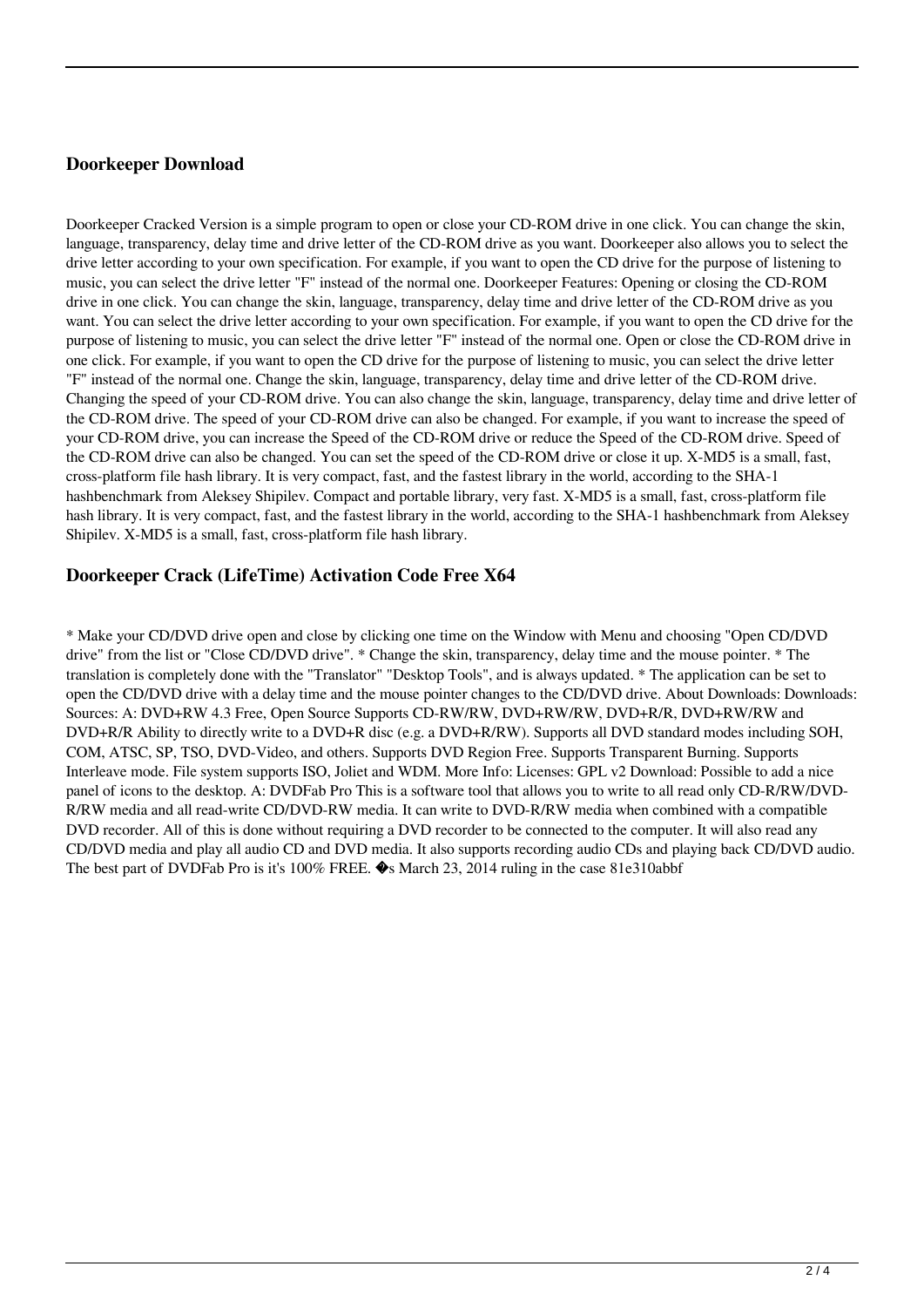### **Doorkeeper Crack**

Doorkeeper is a basic program to control your CD drive. It allows you to open and close your CD drive with one click on your mouse. It's easier to use than to explain how to do it. As you know your CD drive is always on your desktop. You can select a delay between 1-15 seconds, or you can choose between two skins. Doorkeeper is a tool for the users, who want to open their CD drive with only one click. The application also has the ability to change skin, language, transparency, delay time and drive letter. Doorkeeper changes the drive letter of your CD-ROM drive. This way you will never forget the current folder you are in when opening the CD drive. You can change skins, language, delay time, transparency, and drive letter with only one click. It's the easiest way to open your CD drive. The actual delay between the click and the open is controlled by a slider. You can change skins, language, transparency, delay time and drive letter. Why does Doorkeeper close the CD drive? The CD drive closes automatically after a certain period of time, or if no files are detected on it. This makes the CD drive more safe, as the drive is not accessible when no disc is in it. If you have some files on your CD drive, that you want to remove, before closing it, just right click on a file and select "Delete". If you don't want to use the delay time, you can click twice on the CD drive. The delay time is the time between the first click and the opening of the CD drive. Doorkeeper doesn't lock the CD drive until the delay time is expired. If you don't want to use the delay time, you can simply click twice on the CD drive. How can I change skins? The skins are a collection of pictures, which are used to replace the default icons. You can use images from the internet, or you can use images which you have created yourself. You can select and change images from the skins dialog box. Where are the images located? All images are located in the "images" folder. Do I have to start the CD drive with Doorkeeper? No, you don't. Doorkeeper

### **What's New In Doorkeeper?**

Doorkeeper allows you to open or close your CD-ROM drive in one click.Doorkeeper requires only one mouse click to open the CD drive. It looks good on the desktop too. The application also has the ability to change skin, language, transparency, delay time and drive letter. Installation Doorkeeper will be installed to the following directory: C:\Program Files\Doorkeeper\. After installation the application will appear under the Programs list. Change Log: Version 1.0: Initial release. Doorkeeper 1.01: Bug fix for "Cannot delete a CD-ROM drive" error message Doorkeeper 1.02: Bug fix for "No command specified" error message. Doorkeeper 1.03: Bug fix for "Cannot open the CD-ROM drive" error message. Doorkeeper 1.04: Bug fix for "Cannot open CD-ROM drive on a PC." error message. Doorkeeper 1.05: Fix for problem with CD-ROM drive lock. Doorkeeper 1.06: Visual layout improvements. Doorkeeper 1.07: Improvements to the skinning options. Doorkeeper 1.08: Improvements to the skinning options. Doorkeeper 1.09: Improvements to the skinning options. Doorkeeper 1.10: Fix for bug with changing the skin. Doorkeeper 1.11: Change the default to a lower color depth (8 bit color) to improve performance. Doorkeeper 1.12: Change the default to a lower color depth (8 bit color) to improve performance. Doorkeeper 1.13: Change the default to a lower color depth (8 bit color) to improve performance. Doorkeeper 1.14: Change the default to a lower color depth (8 bit color) to improve performance. Doorkeeper 1.15: Fix for problem with changing the skin. Doorkeeper 1.16: Fix for problem with changing the skin. Doorkeeper 1.17: Fix for problem with changing the skin. Doorkeeper 1.18: Fix for problem with changing the skin. Doorkeeper 1.19: Fix for problem with changing the skin. Doorkeeper 1.20: Fix for problem with changing the skin. Doorkeeper 1.21: Fix for problem with changing the skin. Doorkeeper 1.22: Fix for problem with changing the skin. D